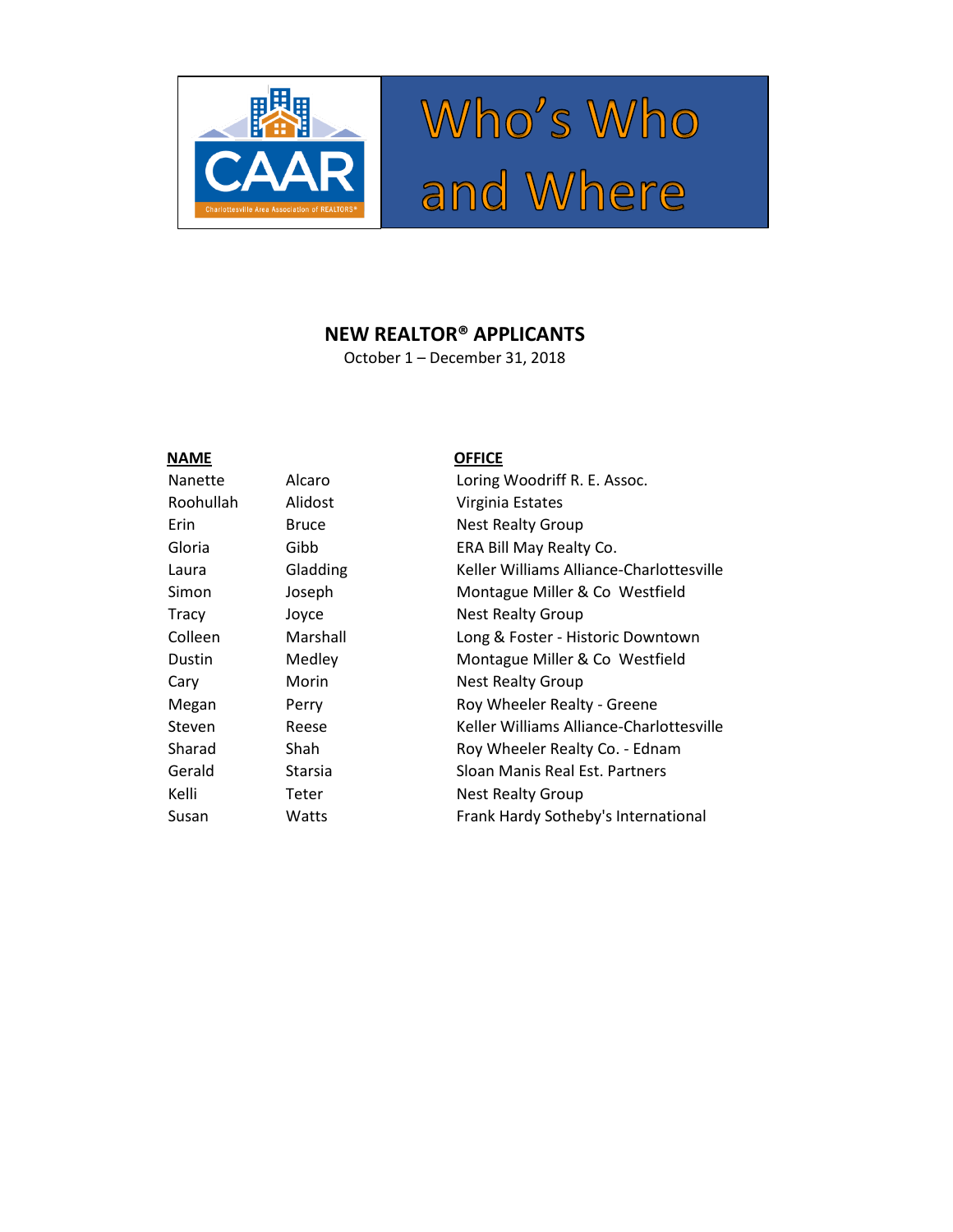#### **MEMBER OFFICE TRANSFERS**

October 1 – December 31, 2018

| <b>NAME</b>    |           | <b>PREVIOUS OFFICE</b>            |
|----------------|-----------|-----------------------------------|
| Ascoli         | Helen     | Loring Woodriff R. E. Assoc.      |
| <b>Burgess</b> | Yolonda   | eXp Realty LLC - Ashburn          |
| Dereemer       | Christine | Montague Miller & Co. Westfield   |
| Feild          | Jane      | <b>Real Estate III-East</b>       |
| Ince           | John      | <b>Nest Realty Group</b>          |
| Jakubow        | Lori      | Montague Miller & Co. Westfield   |
| Okros          | Yvette J  | Akarion Realty - Fluvanna         |
| Smith          | Stephen   | Montague Miller & Co. Westfield   |
| Townsend       | Kristel M | Akarion Realty - Fluvanna         |
| Voltz          | Denise    | Long & Foster - Historic Downtown |
| Ward           | April     | Akarion Realty - Fluvanna         |
| Whited         | Shann     | Montague Miller & Co. Westfield   |

#### **CURRENT OFFICE**

Nest Realty Group United Real Estate Premier Keller Williams Alliance-Charlottesville Long & Foster - Lake Monticello Wiley Real Estate - Charlottesville Keller Williams Alliance-Charlottesville Avenue Realty LLC Keller Williams Alliance-Charlottesville eXp Realty LLC - Ashburn Long & Foster - Old Ivy eXp Realty LLC - Ashburn Avenue Realty LLC

#### **NEW SINGLE & GROUP AFFILIATE MEMBERS & OFFICES**

October 1 – December 31, 2018

| <b>NAME</b> |                | <b>OFFICE</b>                          | <b>MEMBER TYPE</b> |
|-------------|----------------|----------------------------------------|--------------------|
| Ann         | McKinley       | All For The House                      | Affiliate          |
| Chris       | Stiltner       | Atlantic Coast Mortgage LLC            | Affiliate Group    |
| Paige       | Crandall       | Atlantic Coast Mortgage LLC            | Affiliate Group    |
| Christopher | <b>Brement</b> | <b>Bramante Homes</b>                  | Affiliate          |
| William     | <b>Browne</b>  | Burgess Inspections, Inc.              | Affiliate Group    |
| Peter       | Santen         | Burgess Inspections, Inc.              | Affiliate Group    |
| Russell     | Wimbrough      | <b>Cutco Closing Gifts</b>             | Affiliate          |
| Emily       | Funk           | <b>Emily Funk Design</b>               | Affiliate          |
| Megan       | Rodgers        | Farm Credit of the Virginias           | Affiliate Group    |
| David       | Halloran       | Hantzmon Wiebel, LLP                   | Affiliate Group    |
| Jim.        | Hutcherson     | Hantzmon Wiebel, LLP                   | Affiliate Group    |
| Jeanette    | Thompson       | James R. MacRae Agency                 | Affiliate Group    |
| Jim.        | <b>Burak</b>   | JBIS Home Inspection, LLC              | Affiliate          |
| Virginia    | Leary          | <b>Piedmont Housing Alliance</b>       | Affiliate Group    |
| Ceus        | Wildamie       | R. E. Lee Companies, Inc.              | Affiliate Group    |
| Jeremy      | Swink          | <b>Stanley Martin Homes</b>            | Affiliate Group    |
| Craig       | Kearney        | <b>Waterstone Mortgage Corporation</b> | Affiliate Group    |
| Taylor      | <b>Branch</b>  | Weatherseal                            | Affiliate Group    |